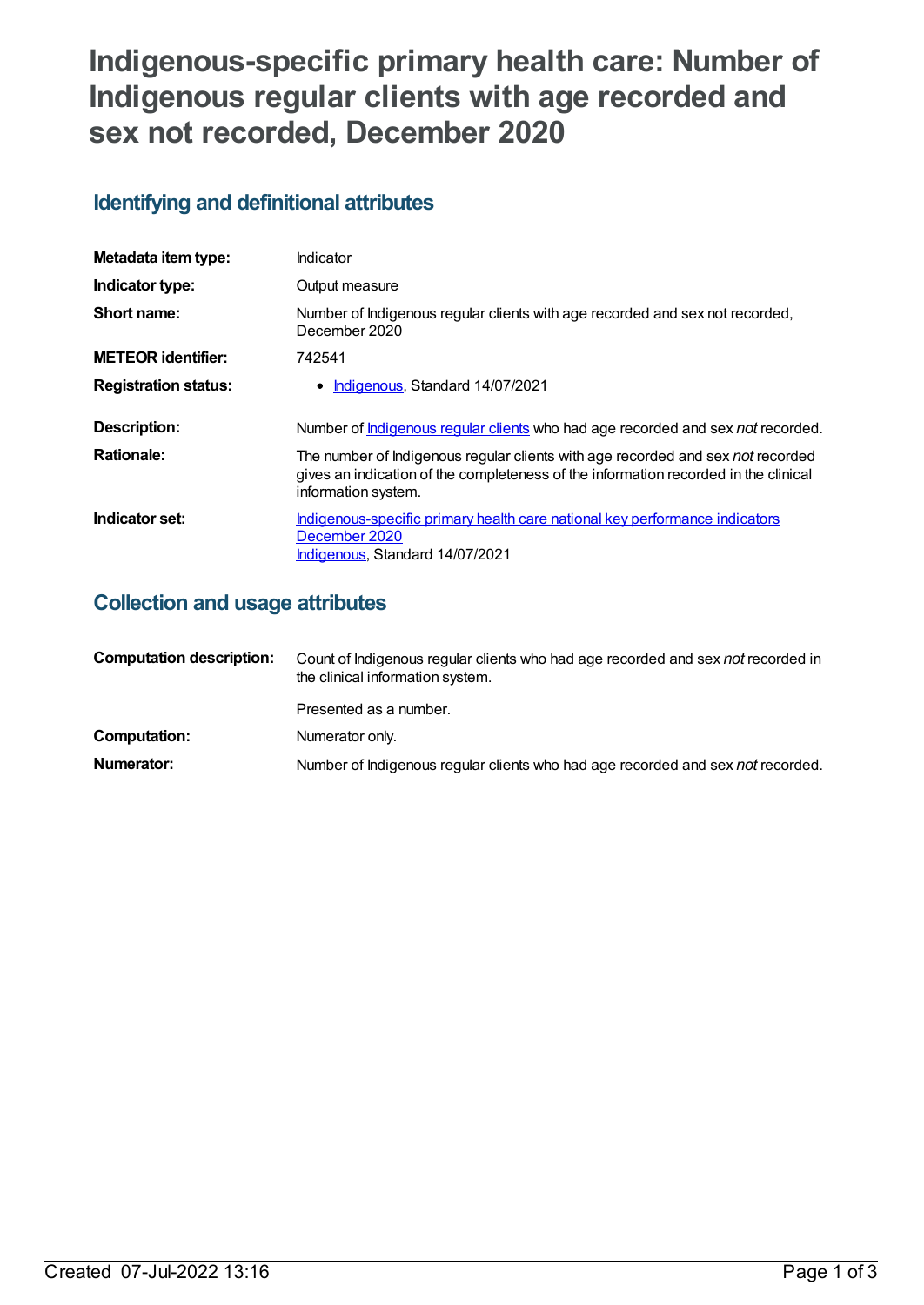#### [Person—age,](https://meteor.aihw.gov.au/content/303794) total years N[NN]

#### **Data Source**

[Indigenous-specific](https://meteor.aihw.gov.au/content/737914) primary health care national Key Performance Indicators (nKPI) data collection

#### **NMDS / DSS**

[Indigenous-specific](https://meteor.aihw.gov.au/content/738532) primary health care NBEDS December 2020

### **Data Element / Data Set**

Person-Indigenous status, code N

#### **Data Source**

[Indigenous-specific](https://meteor.aihw.gov.au/content/737914) primary health care national Key Performance Indicators (nKPI) data collection

#### **NMDS / DSS**

[Indigenous-specific](https://meteor.aihw.gov.au/content/738532) primary health care NBEDS December 2020

**Guide for use**

Indigenous only.

#### **Data Element / Data Set**

[Person—sex,](https://meteor.aihw.gov.au/content/635126) code X

#### **Data Source**

[Indigenous-specific](https://meteor.aihw.gov.au/content/737914) primary health care national Key Performance Indicators (nKPI) data collection

#### **NMDS / DSS**

[Indigenous-specific](https://meteor.aihw.gov.au/content/738532) primary health care NBEDS December 2020

#### **Guide for use**

Not stated/inadequately described only.

#### **Data Element / Data Set**

[Person—regular](https://meteor.aihw.gov.au/content/686291) client indicator, yes/no code N

#### **Data Source**

[Indigenous-specific](https://meteor.aihw.gov.au/content/737914) primary health care national Key Performance Indicators (nKPI) data collection

#### **NMDS / DSS**

[Indigenous-specific](https://meteor.aihw.gov.au/content/738532) primary health care NBEDS December 2020

#### **Guide for use**

Regular clients only.

**Comments:** Census date for reporting is 31 December 2020.

## **Representational attributes**

**Representation class:** Count